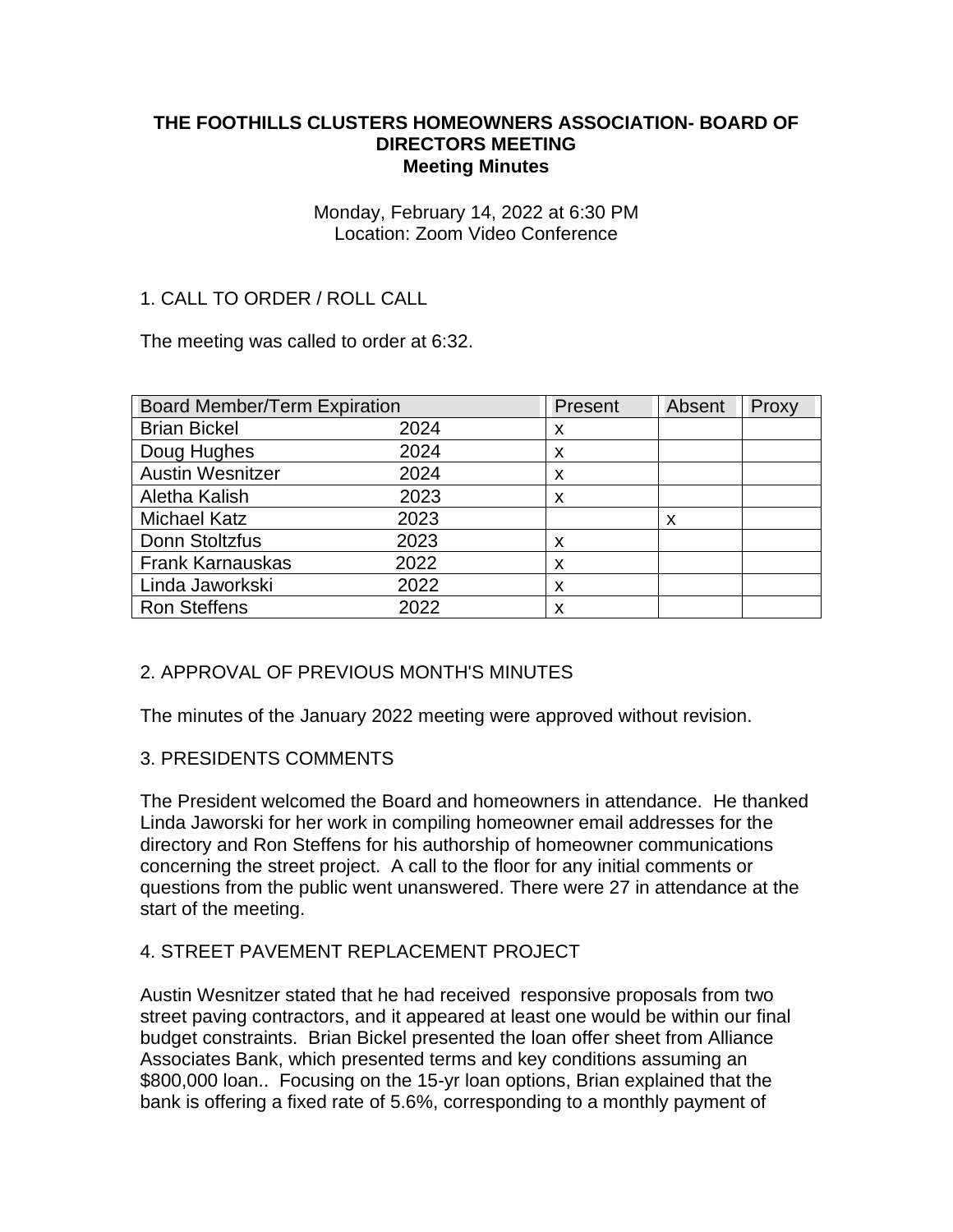\$6612, or an initial 4.9% rate which would reset in 7 years at an initial monthly payment of \$6313. Notable loan conditions include no required real estate collateral (the bank could not lien personal residences in the event of nonpayment) and maintenance of a minimal balance of 2 years of homeowner assessment, revenues, approximately 225,000. While Brian will seek to clarify terms in future discussions with the bank, he recommended in light of these conditions and the required monthly debt service the Board consider a withdrawal of \$650,000 from its current cash assets which, in combination with the loan, would imply a project cost not to exceed 1.45 million dollars.

There followed extensive Board discussion of the details of the loan and contracting mechanisms. Austin emphasized the contract would not be a lump sum contract, but rather include contingencies which, if not exercised, would return the unused contract balance to the HOA. He opined that the optimal approach, given the funding limitations, was to apply 3" of asphalt at all cul-desacs where there is greater wear and tear over time, particularly from garbage trucks, and 2" at all other locations. In response to a question from a homeowner attending the Zoom session, Austin pointed out that the County expects to apply 2" of pavement when they repave Evans Mountain Drive and Ventana Canyon Drive, and that our neighboring communities who paved their streets in 2021 also applied 2", so Foothills Clusters would be able to act comparably and obtain a quality product at the projected budget.

Upon request, Austin said that he would provide a copy of the project specifications to the Board members in the near future for review. Brian will report to the Board on his future discussions with the bank. The Board was told that it would typically have 30 days to accept the loan after committing to final terms, and 60 days to accept or reject the contractors final cost proposal. With that in mind, the Board discussed a goal of getting signature approval to proceed from the homeowners by April 1, with construction targeted for early summer, if all goes well.

A motion was made by Frank Karnauskas and seconded by Aletha Kalish to approve a project amount of 1.45 million. After brief discussion, roll call vote was taken and the motion passed, 8-0, with no abstentions. Austin to follow up with the contractors.

A motion was made by Frank Karnauskas and seconded by Donn Stoltzfus to seek the approval of the homeowners to obtain an \$800,000 loan for the purpose of the streets project. After brief discussion, a roll call vote was taken and the motion passed, 8-0, wth no abstentions.

#### 5. COMMITTEE REPORTS

**Landscape and Roads Committee**: Ron Steffens discussed the plan to coordinate the next green waste pickup event with the trimming of plants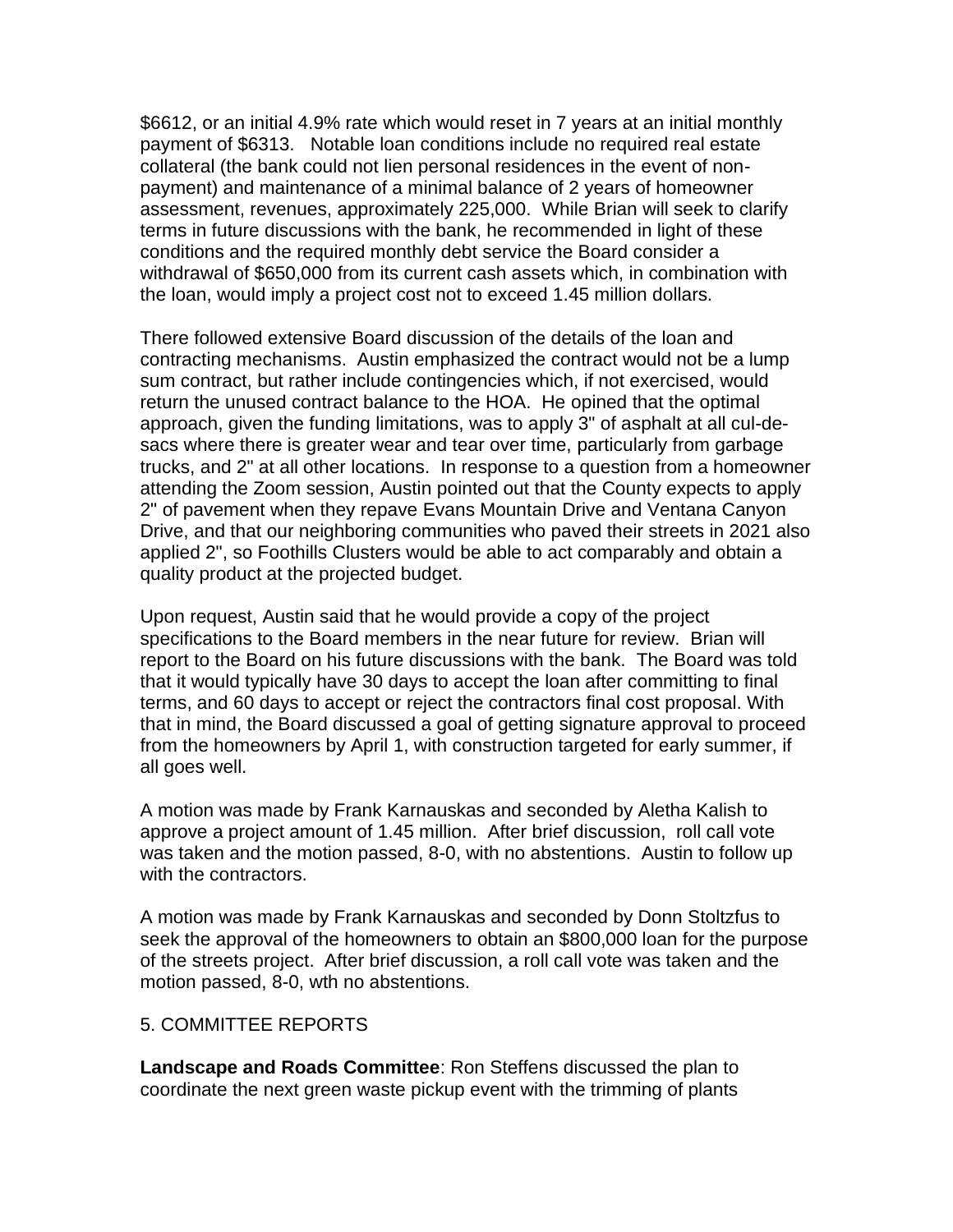encroaching on the street right-of-way in advance of the repaving project, with this event planned for late March or April. He is also intending to replace the solar lighting at the entrance to the community in that timeframe. In response to a question, Ron said the committee also expects to propose a solution to the problem of sand accumulation on Ventana Canyon Road at Campbell Wash, which might involve installation of concrete or other measures concurrent with the road project, or another alternative approach.

**Architectural Control Committee**: Linda Jaworski presented the following actions on change applications:

3856 E. Diablo Canyon Place-Application for driveway pavers, approved with conditions.

3584 E. Gibbon Mountain Place-Application for trim and gate painting, approved.

6721 N. Quartzite Canyon Place-Application for new pool build, under review.

6865 N. Cascade Spring Place-Application for new gates and security door, approved.

3864 E. Marshall Gulch Place-Application for roof top solar panel installation, approved.

3570 E. Marshal Gulch Place-Previously approved application for shade structure, closed, post completion of project.

3681 E. Esperero Canyon Place-Application for driveway pavers approved. 3836 E. Mount Kimball Place-Application for re-coating of roof, pending completion and review.

3873 E. Diablo Canyon Place-Application for new fence surrounding backyard, pending completion and review.

# *Recently Completed Projects*

3570 E. Marshal Gulch Place-Previously approved application for shade structure, closed post review and completion of project.

6830 N. Cascade Spring-Previously approved application for trim painting and roof re-coating complete post review and completion of project.

# *Miscellaneous*

3830 E. Diablo Canyon Place-Height variance approved for new addition build. 3773 E. Marble Peak Place-ACC meeting with homeowner to discuss Architectural Guidelines with regard to potential new build. 3716 E. Guthrie Mountain Place-New homeowner requests permission for storage pod to be placed in the street for several days. Encouraged notification of neighbors and discussed safe placement away from driveway entrances, etc.. 3690 E. Esperero Canyon Place-Notification of gutter installation.

A homeowner asked how she could voice concerns to the ACC about a proposed project, noting that the process and timing was not clear from the ACC application. Linda replied that concerns should be directed as soon as possible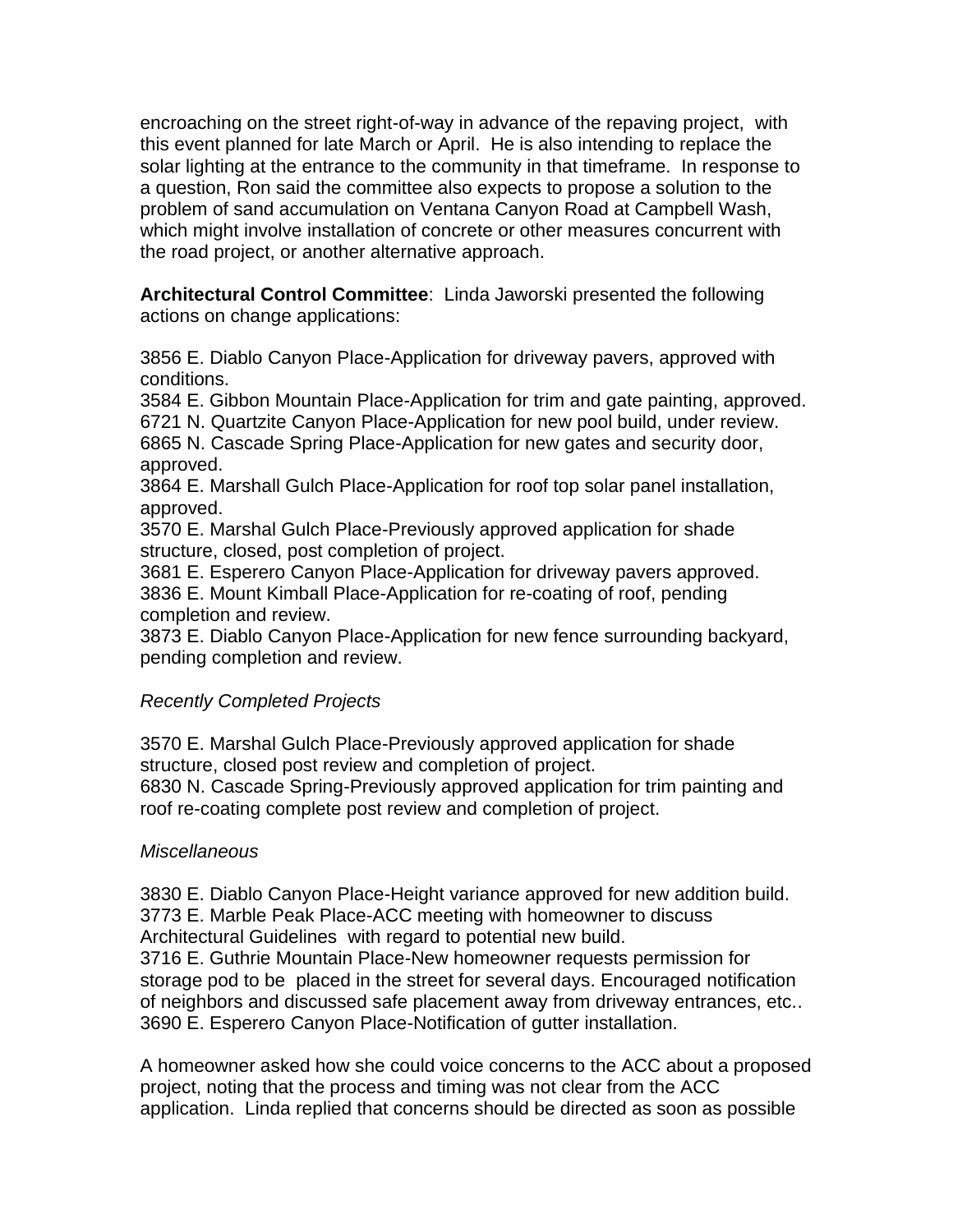after the details of the project were known, and did not have to be discussed directly with the application before approaching any member of the ACC. There was some discussion of revising the application in the future to clarify the process to make comments on a pending application.

**Business Process Committee**: Brian Bickel reiterated that he would be discussing loan details with the bank shortly and will inform the Board.

**Budget and Finance Committee**: Current accounts show a total net balance of approximately \$1,006,000.in 2022. The annual budget with estimated revenues of and expenditures of was discussed. A motion to approve the annual budget was made by Brian, seconded by Ron Steffens, and approved by acclimation.

**Communications Committee**: Frank Karnauskas thanked Ron Steffens for assistance in developing communications materials about the streets project, and said that the committee would immediately begin preparing a letter to the homeowners requesting approval of the loan. Donn Stoltzfus asked that this letter be circulated to all of the Board members for a quick review before it was finalized and sent out. It was noted that all Board members should be prepared to assist in the push to gather the necessary signatures (2/3 of the homeowners, or 245).

**Enforcement Committee**: Donn Stoltzfus noted that he and Ron Steffens had begun following up on complaints regarding several properties summarized below. He reminded those in attendance that enforcement was the result of community participation rather than any sort of formalized periodic inspection process by the Board or an HOA contractor.

6840 N. McFall Crags: Untidy front yard, overnight street parking. Courtesy Notice sent 2/10 by mail and email, no response to date.

6763 N. Quartzite Canyon: Parking vehicle on landscape. Courtesy Notice sent 1/18 by mail, no response. No one answered the door on a home visit. Preparing Notice of Violation to be sent.

3555 E. Thimble Peak: Equipment (water softener) not concealed in front of the residence. Out of state owner. Notice sent 1/18 by mail. Response in early February indicated intent to comply. Requested owner to submit an ACC application once the means of concealment is chosen.

3856 E. Diablo Canyon: Untidy front yard, parking on landscape, vehicle under repair. Notice send 1/18 by mail and by email. Owner responded and has cleaned up their yard. Vehicle to be repaired and restored to operation no later than March 31. Parking violation continues, will try to discuss one more time and if non-compliance remains will prepare a Notice of Violation.

3757 E. Marshall Gulch: Failure to complete all aspects of an approved construction project (approved September 2020). Communication continues, owner has done some additional work and indicated that the project would be completed this spring. Will continue to monitor.